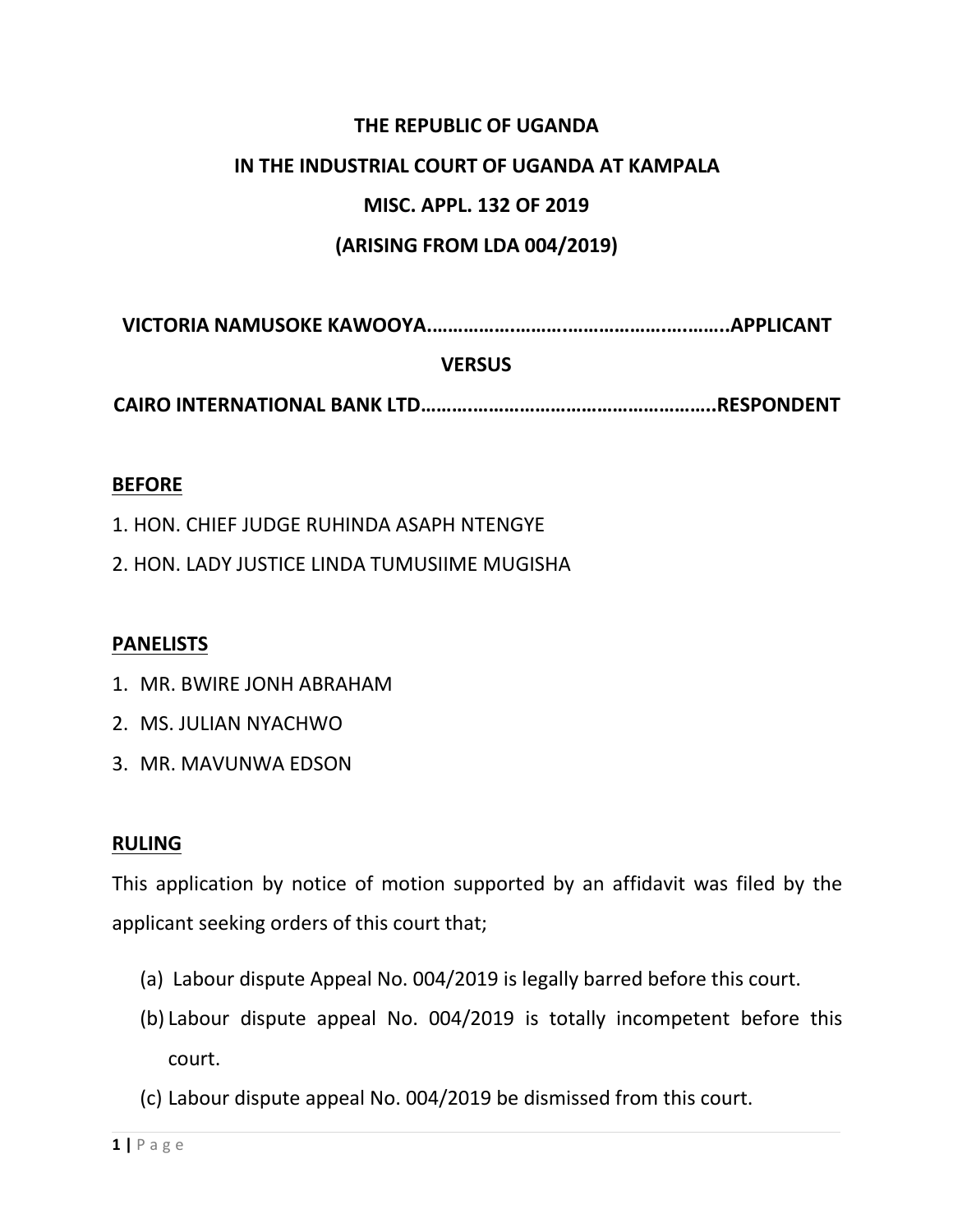(d) Taxed costs be borne by the respondent.

The applicant was represented by Mr. Bernard Banturaki of M/s. Banturaki & Co. Advocates while the respondent was represented by Mr. Ivan Kyateka and M/s. Brenda Lwanga of Tumusiime Kabega & co Advocates.

An affidavit sworn by one Nansubuga Margaret on the record was to the effect that the memorandum of appeal in labour dispute appeal No. 004/2019 contained four grounds all of which were against the labour officer's findings of law and fact forming part of the final decision of labour dispute **KCCA/119 of 2018** and that this was done without leave of this court, making it *ipso facto* barred by the law.

By an affidavit in reply, one Akampulira Ocheinghs admitted filing an appeal on grounds of questions mixed with law and fact and claimed that the practice of this court was to entertain applications on matters of fact after the appeal has been filed and is pending hearing.

## **Submissions**

Relying on **Section 94 of the Employment Act** as well as a variety of cases counsel for the applicant submitted that Labour dispute **Appeal NO. 004/2019** in this court was incompetent having been filed without first seeking leave of this court since it was based entirely on grounds mixed with fact and law. He argued that a requirement to seek leave under **section 94 of the Employment Act** was not a procedural matter but of substantive law.

Mr. Kyateka for the respondent contended that this court could hear the application for leave even if the appeal has already been filed. According to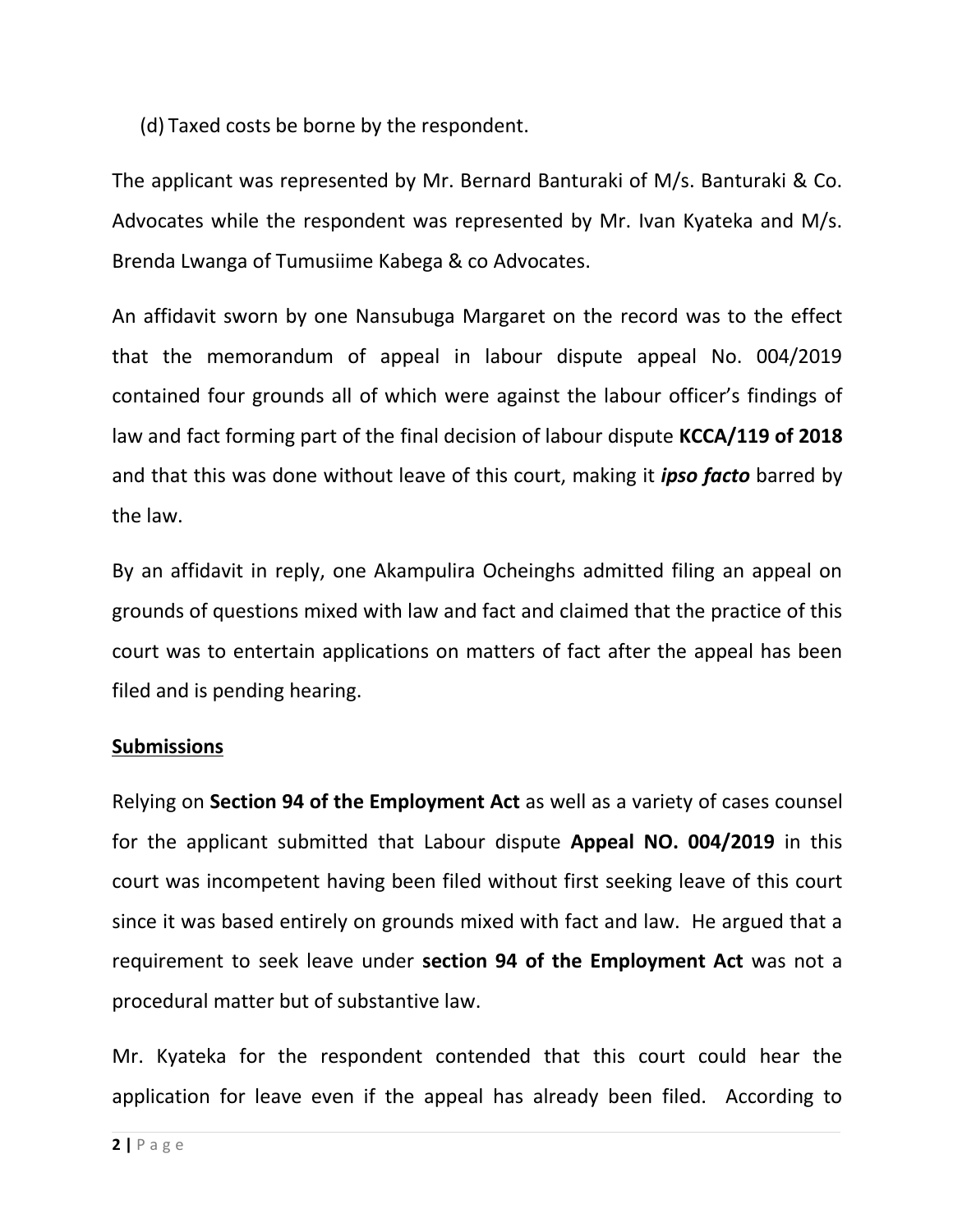counsel this court could discard issues of fact and sever them from issues of law so as to save the appeal. He argued that this Court could only accept a notice of Appeal if it was brought together with the memorandum of appeal and the application for leave could only be filed after filing the memorandum of appeal.

## **Decision of court**

There is no doubt and both counsel are agreed that under **section 94 of the Employment Act,** an appeal lies to this court on questions of law and that if the appellant seeks to be heard on questions of fact, such appellant has to seek leave to include questions of fact in the appeal. It is not true, and we have not received any evidence to suggest that this court only hears applications for leave to file grounds of appeal based on questions of fact only after filing the appeal.

For avoidance of doubt **section 94(2) of the Employment Act** provides

"**An Appeal under this section shall be on a question of law, and with leave of the Industrial Court, on a question of fact forming part of the decision of the labour officer".**

In the court of appeal case of **Baingana John Paul Vs Uganda Criminal Appeal 068/2010** the court stated:

**"The appellant therefore had no right of appeal in respect of issues of fact or issues of mixed law and fact. We were inclined to strike out all the grounds of Appeal. However, we find that ground 1 and 2 raise some issues of law, the poor drafting notwithstanding, we shall therefore proceed to determine them."**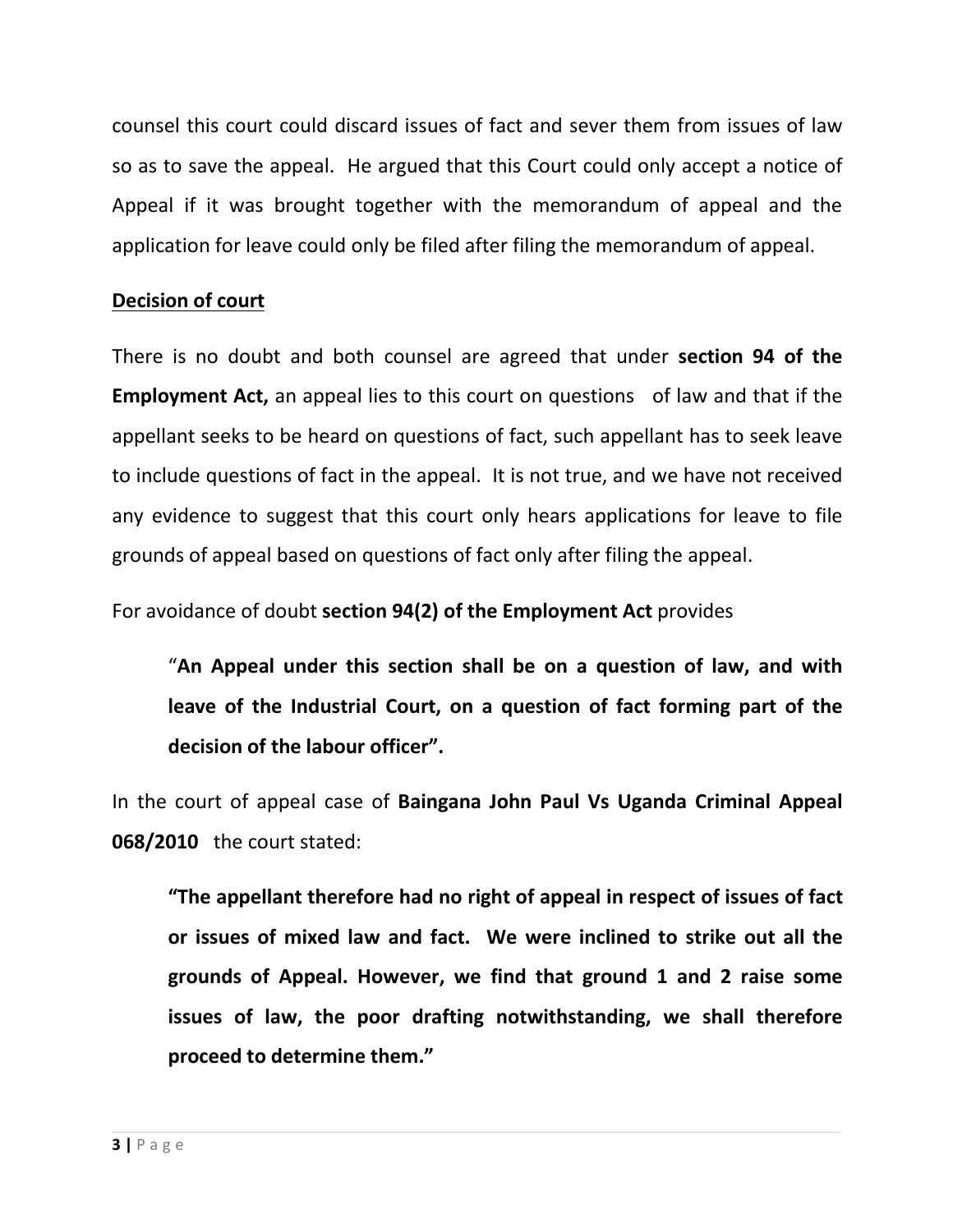The following were the two grounds of appeal that the court of Appeal in the above case considered to raise some issues of law and proceeded to determine them after rejecting six other grounds based on both law and fact;

**"1. The learned appellate Judge erred in law and fact to uphold the trial magistrate's decision to use a retracted extra judicial statement of a co accused against the appellant.**

**2. The learned appellant Judge erred in law and fact when he failed in his duty to re-evaluate the evidence thereby occasioning a miscarriage of justice"**

Relying on the above case in the case of **Netis Uganda Ltd Vs Charles Walakira Labour Dispute appeal No. 22/2016,** this court after rejecting all the other four grounds of appeal on the basis that they were of a mixture of law and fact stated

"**However ground No. 5 is about evaluation of evidence which according to the case of Baingana John Paul (supra) is a question of law, despite the ground having been drafted as being a mixture of law and fact."**

While considering the same issue in **Equity Bank Uganda Lt Vs Mugisha Musimenta Rogers, Labour dispute appeal 26/2017**, this court after citing the **Baingana case (supra)** stated;

**"It seems to us that in the above case the court went an extra mile to scrutinize the grounds and reach adecision that ground 1 and ground 2, despite poor drafting constituted some elements of law and decided to proceed to determine them after striking out the rest of the grounds.**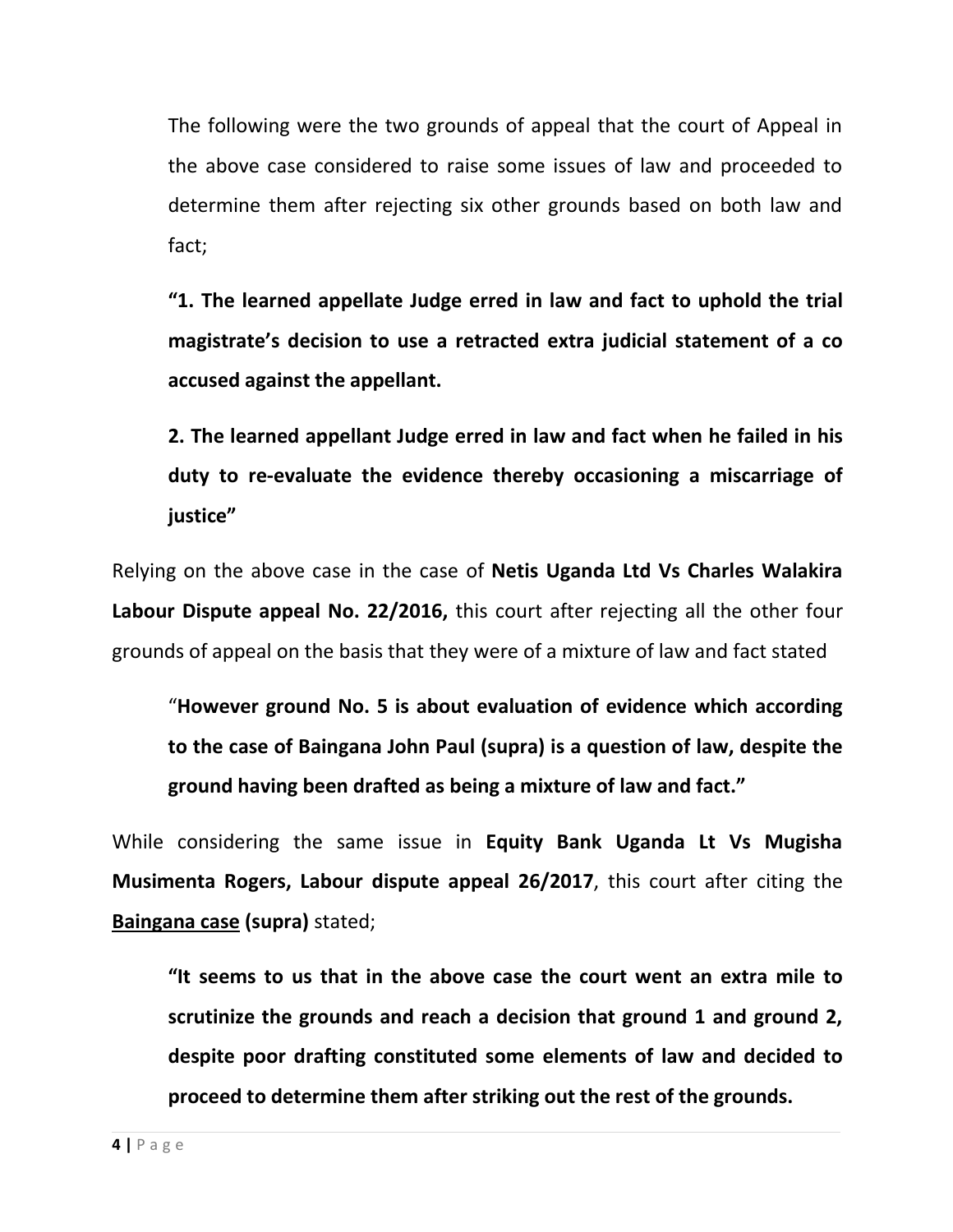**It is our strong and considered opinion …that in the above matter the court went an extra mile because it was considering a criminal appeal which applied different standards and which affected the parties differently from Civil Appeals like the instant appeal.**

**Consequently we will not be dragged into the question whether if the word"**fact" **was removed from a ground of appeal, such aground would still constitute both issues of fact and law or whether such aground of appeal would only constitute a legal issue so as to be within the ambits of section 94(2) of the Employment Act…".**

In the case of **Onyango Robert Vs Security Group (U), Labour dispute appeal No. 040/2018** this court stated

**"Ground I alleges improper evaluation of evidence on the record by the Labour officer thus arriving at an erroneous decision. Revaluation of evidence is an inherent obligation of the appellate court and in the case of Baingana J. P Vs Uganda –Cr- Appeal 068/2010 (COA) failure to evaluate evidence was held to be a matter of law which the court on appeal could derive into:**

On perusal of the grounds of appeal attached to this application, ground No. 3 states

**"The labour officer erred in law and in fact when he failed to properly evaluate the evidence on record thereby arriving at the erroneous finding that the respondent was unlawfully dismissed from employment."**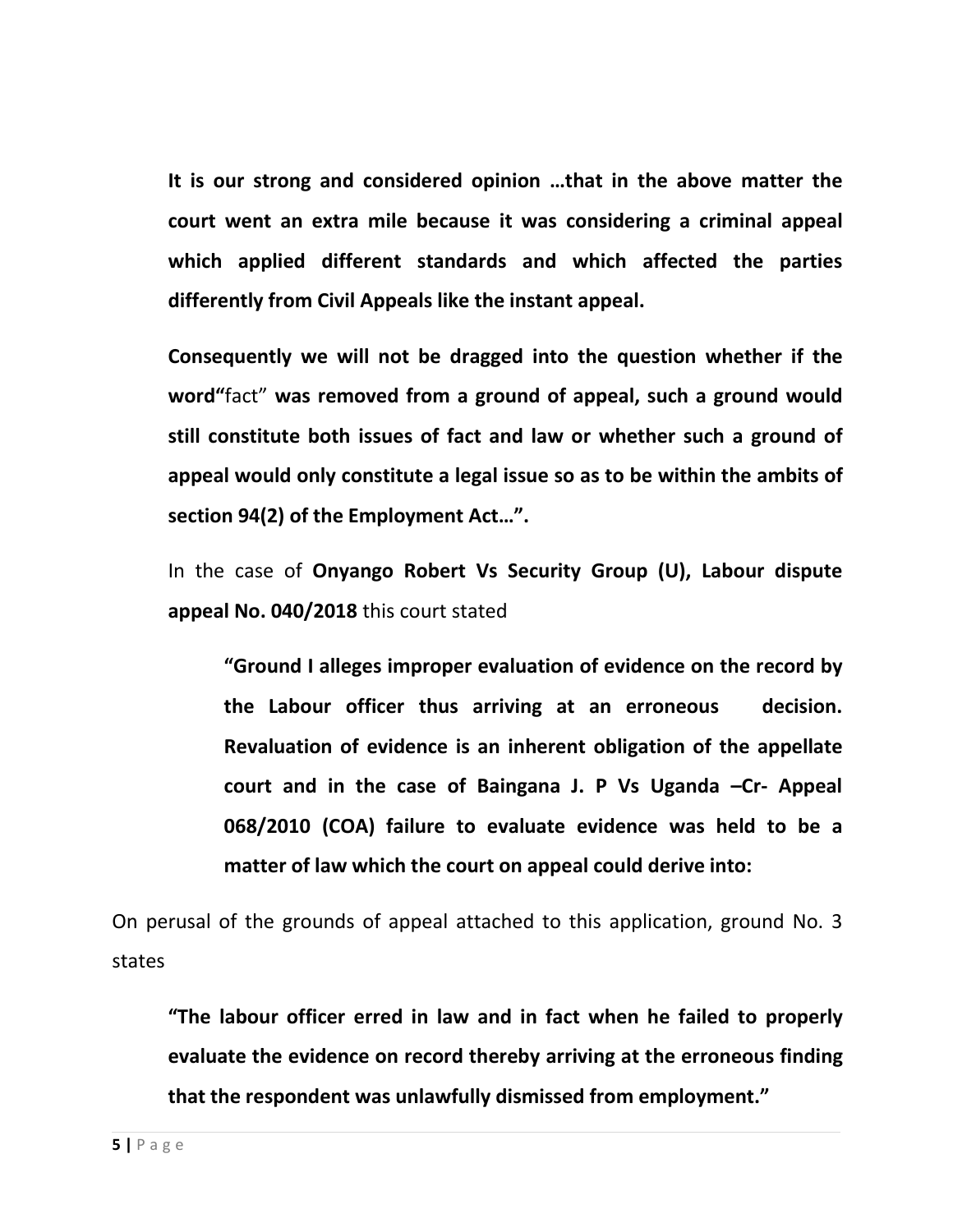Although this court will not attempt to sever **facts** from **law** as provided in any ground of appeal, given the decision of the court ofAppeal in **Baingana J. P Vs Uganda** (supra) it is proper that this ground as a ground of a point of law be entertained by this court. Note also that in the case of **Karahukayo David & 4 others Vs Continental Tobbaco Uganda LTD. Labour Reference appeal 15/2015,** this court held that it would not accept grounds that purport to be both of fact and of law unless it was obviously and essentially clear that only a matter of law was in issue. The court went ahead to ignore grounds 1, 2 and 3 but accepted ground 4 which stated:

**"The labour officer erred in law and fact when he initiated mediation proceedings and later went ahead to decide and determine the dispute without according the parties a hearing contrary to the principles of natural justice."**

In ignoring ground No. 2 in the above case, this court did so in **per** *in curium* of the decision in **Baingana J. P Vs Uganda** because ground 2 was about failure of the labour officer to evaluate evidence.

This court in the case of **Karahukayo David & 4 others Vs. Continental Tobacco Uganda LTD** accepted ground No. 4 because it was obvious and clear that a mixture of mediation and adjudication proceedings by a labour officer was a matter of law. In the same way, we believe the court of Appeal in the **Baingana case** accepted ground number one because using a retracted extra judicial statement of a co accused against an appellant was a matter of law.

Accordingly the application partly succeeds and partly fails. Labour Dispute Appeal will only be heard on the ground of whether the Labour officer failed to